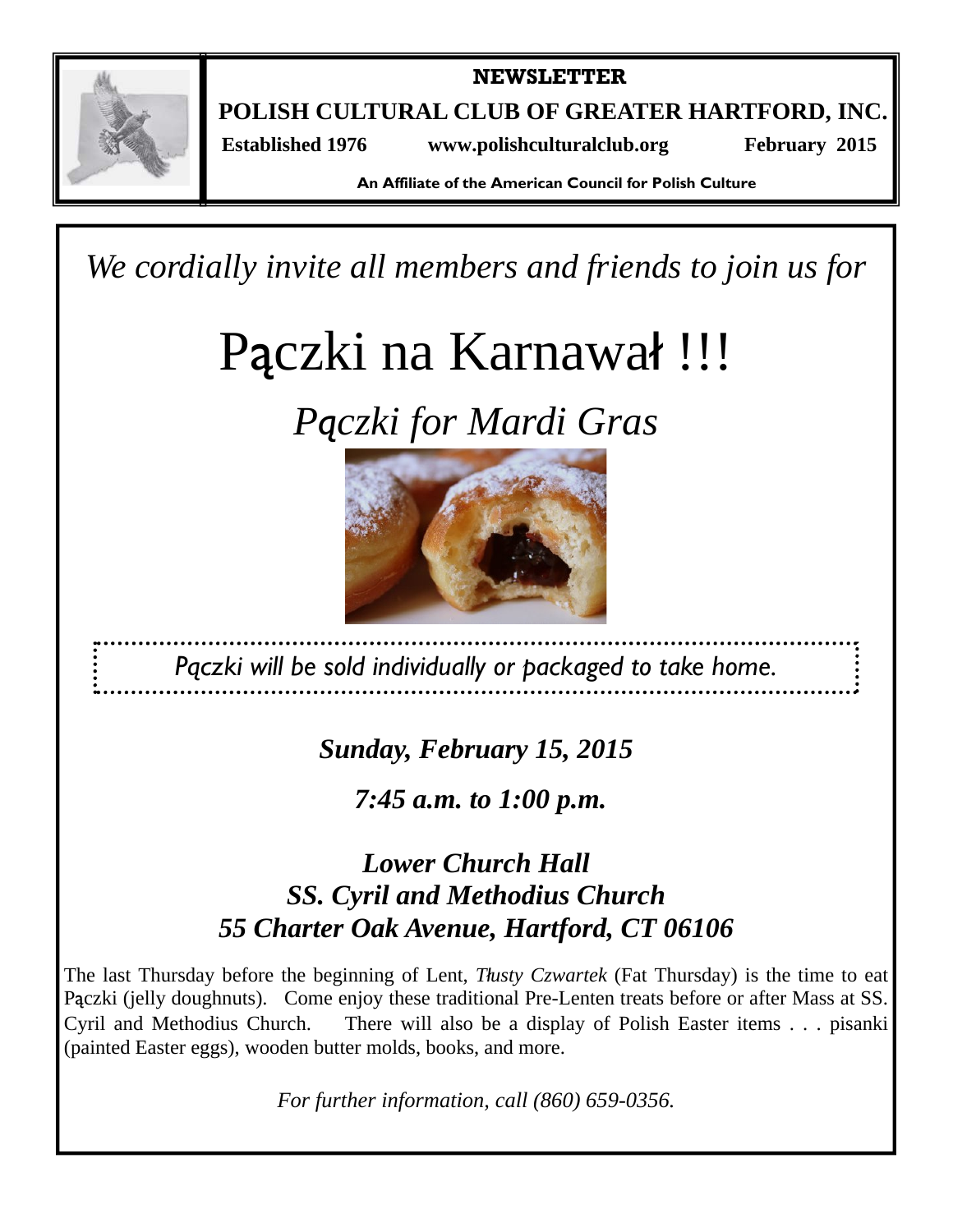

#### **CO-PRESIDENT'S MESSAGE**

Dear Club Members:

We both extend our best wishes to you all for a "Healthy, Happy, and Successful New Year." Plans are already being formulated for a program of informative and enjoyable meetings and events.

Mark your calendar for Thursday, March 26 when Prof. Richard Benfield of CCSU will speak on "Gardens of the World," with an emphasis on Eastern Europe and Madame Ganna Walska. The event will be held at the Polish National Home. Further details will be published in the March Newsletter.

Please feel free to contact either one of us if you need any assistance or if you have a question. We are proud and honored to be your Co-Presidents.

| Pattie Kaczynski | Fran Pudlo     |  |
|------------------|----------------|--|
| $(860)$ 677-0628 | (860) 659-0356 |  |

#### **A NOTE FROM CLIFF ARCHIE**

 Chairs for all their help and guidance and for playing a critical role It has been a very busy and eventful four years as your President and Co-President, but also very memorable. Special thanks to my Co-President of the last two years, Anna-Mae Maglaty. We supported each other and worked harmoniously throughout our term. Many thanks also to the Executive Board and Committee in the well-being of the Club. My deepest appreciation to all the many volunteers who help each year to set up for the different events — decorating, baking, making pierogi, and promoting Polish customs and traditions to our friends and neighbors. With so many dedicated members involved in presenting Polish cultural events, how could one not be very proud to have been their President and Co-President? Thank you also for the beautiful framed "Dough Boys" photograph, the Crazy Horse statue signed by Monique Ziolkowski (daughter of Korczak), and the Bear Claw bolo tie piece that were presented to me at Wigilia. More important, however, are the many, many warm memories which I will always hold close and cherish. Thank you again for everything.

#### Clifford G. Archie

#### **NEWLY ELECTED PCCGH OFFICERS**



L to R: Lilia Kieltyka—Recording Secy; Clliff Archie—Asst. Treasurer; Ray Kowalski—Treasurer; Ed Farley—1st VP; Pattie Kaczynski— Co-President and Historian; and Fran Pudlo—Co-President

#### *Page 2* **NEWSLETTER**

#### **SZOPKA FESTIVAL THANK YOU**

 2014 was nothing less than spectacular. Carol Oleasz, Szopka The 34th annual Szopka Festival, held on Sunday, November 30, Contest Chair, did an exceptional job in working with students and accepting and displaying over thirty colorful entries for judging. All Szopka proceeds benefit the Jennie Marconi-Javorski Scholarship Fund, which awards scholarships to college students

of Polish heritage. Szopka Contest winners were as follows:

1st Prize: Kate Leyden & Colleen Truman Grade 6, St. James School, Manchester 2nd Prize: Shreya Chapra & Angela Gerard Grade 6, St. James School, Manchester 3rd Prize: Sophia Davillier & Nathan Melia Grade 7, St. James School, Manchester 3rd Prize: Group Entry St. Augustine School, Hartford

Over 180 dozen pierogi, made by Club volunteers, were available for sale, as were home baked delicacies sold at the Kawiarnia and Country Kitchen booths. Vendors enjoyed a steady flow of customers and did a brisk business, and, of course, Swięty Mikołaj was on hand to greet children of all ages and pose for a Polish Christmas photo.

Our Szopka Festival could not be undertaken without the efforts of an extensive team of Club volunteers and friends. THANK YOU to the following for assisting us during Saturday setup and/or on Sunday: Cliff and Pat Archie, Gen Bednarz, Ursula Brodowicz, Janusz and Hedy Bruks, Maria Bruks, Helena Chrzanowska, Krystyna Farley, Nelson Gottier, Stasia Hodyl, Irene Hrynkiewicz, Beata Hrynkiewicz, Jen Jaronczyk, Pattie Kaczynski, Jadzia Kieltyka, Lilia Kieltyka, Jadwiga Kordowska, Michael Kordowski, Katrina Kuliberta from Hamilton, Ontario, Canada, Florence Langridge, Lou and Janice LaPenna, Sophia LaPenna, Lou Maglaty, John Majdan, Alice Nawrot, Elizabeth Negri, Ann Oleasz, Carol Oleasz, Monica Oleasz, Helen Olejarz, Kamila Orzechowski, Chris and Sophia Panek, Carol Phelan, Fran and Gini Pudlo, Paul, Anna, Alexandra, and Isabella Ramoya, Alice Rogala, Helen Rogalsky, Elizabeth Sikorsky, Phyllis Stawiarski, Kathy Stebbins, Julie Story, John Terek, Nancy Yiznitsky, Donna Zarwanska, Ania and Isobel Zujko, and Peter Zujko. If someone was inadvertently left off this list, please let me know and you will be acknowledged in March. We hope we can count on everyone again as we look forward to our 35th Annual Szopka Festival to be held on November 29, 2015.

#### Ed Farley, Szopka Chair (860) 225-5204

| <b>NEWSLETTER STAFF</b>  |                                     |                        |  |
|--------------------------|-------------------------------------|------------------------|--|
| Editor:                  | <b>Frances Pudlo</b>                | (francespudlo@att.net) |  |
| <b>Assistant Editor:</b> | <b>Anna-Mae Maglaty</b>             |                        |  |
| Staff:                   | Carol Bogon Phelan, Nancy Yiznitsky |                        |  |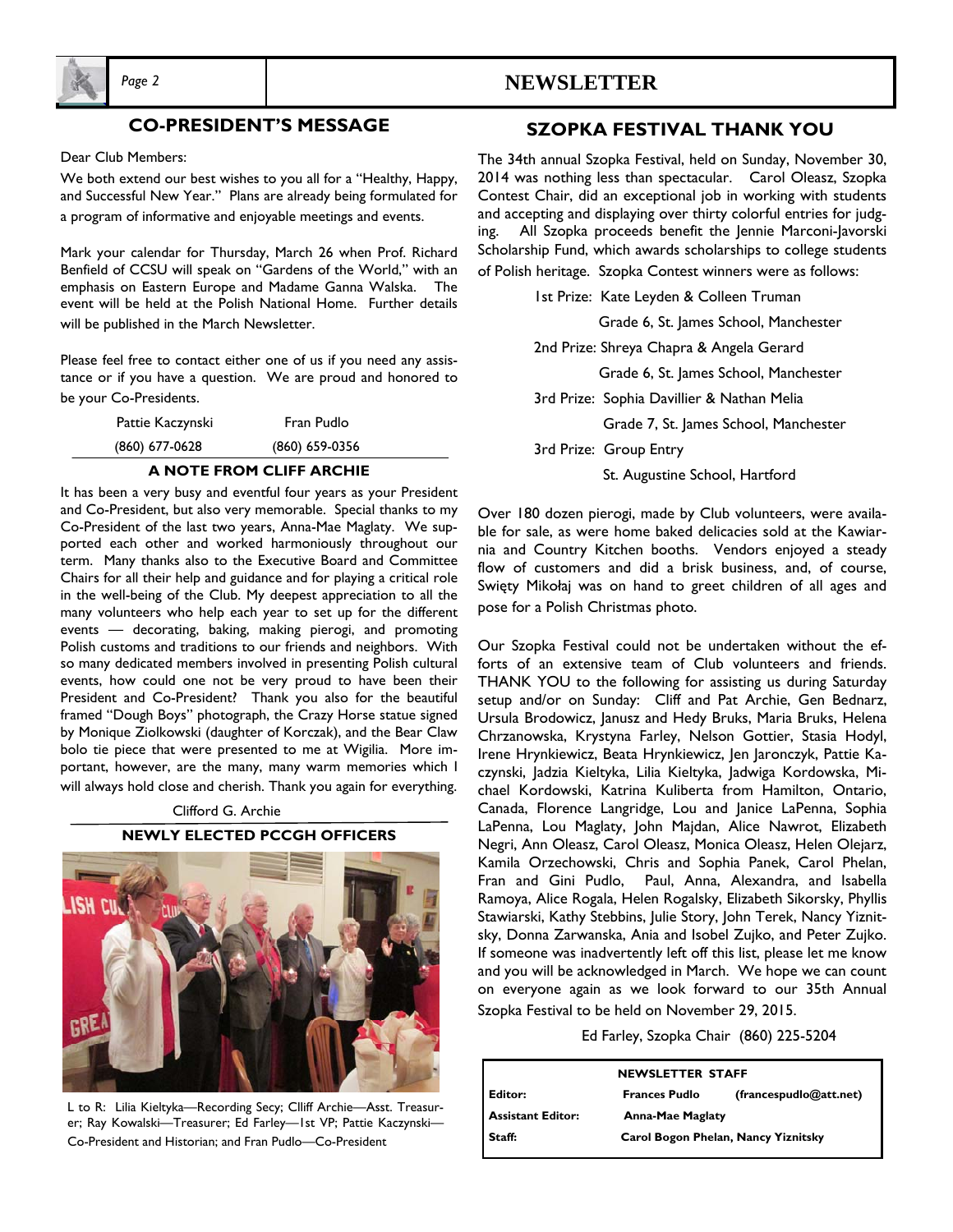## *Page 3* **Polish Cultural Club of Greater Hartford, Inc.**

#### **DID YOU KNOW . . . That our own Eleanor (Lottie) Pozniak was known as "Mrs. Polonia?"**

Connecticut Polonia mourns the loss of Eleanor Pozniak, affectionately known to everyone as Lottie, who passed away peacefully on January 6, 2015 at the age of 97. Born in Hartford, Connecticut to Polish immigrants, Joseph and Mary (Jasiak) Kaminski, Lottie grew up in the Hartford area along with three brothers and one sister. She graduated from Hartford High School and attended Columbia University where she studied in the Slavic Department. She married, raised two children, and retired from Hartford Hospital where she worked for many years in the business department.

Throughout her lifetime, Lottie pursued a mission of service as both an American and as a Pole. During World War II, she served as a Lieutenant with the United States Treasury Department and was awarded their National Service Citation for distinguished service to her country. During that same period, United Aircraft Corporation named her "Home Town Heroine," after Lottie led a fundraising campaign that raised \$1 million in War Bonds that helped to finance the construction of an Army Air Force bomber. As a USO hostess, she arranged parties at Bradley Airfield for military personnel on leave. She also raised 500 pints of



blood for injured servicemen and worked with military personnel at Avon Old Farms School, which was then being used as a retraining center for military officers who had lost their sight in combat.

Lottie always had a passionate desire to present the beautiful culture of Poland, the country of her ancestors, to fellow Americans. That passion brought Lottie national recognition as the sentinel of Polish art and culture, tradition, and achievement. Her voice was well known to WTHT radio listeners as a co-host of a popular Polish-American news program, and she also had her own poetry segment on the station. She joined the Polish Dramatic Club, Gwiazda, at age 16 and appeared in many of its productions. She also danced with, and later directed, the Gwiazda Folk Ensemble, which dance critics recognized as one of the finest in the country. She was a member of the Polish Women's Alliance Group 280, the Polish National Alliance Group 464, the Polish American Veterans Post 51, the United Polish Societies, Polish University Club of Connecticut, the Polish National Home, Central Connecticut State University's Polish Studies Program and its Archives, the Kosciuszko Foundation, and the Crazy Horse Monument Foundation, having personally known Korczak and Ruth Ziołkowski.

Recognizing the need to honor and preserve the culture and customs developed by Poles and to encourage higher education and scholarship among young people of Polish descent, Lottie was instrumental in the founding of the Polish Cultural Club of Greater Hartford in 1976 and served as its President for twelve years. During her tenure, she planned and created displays at public libraries and schools, fostered art exhibits, music and Polish cuisine at international fairs, and promoted national and community lecture series, books, and speakers.

Realizing the importance of being a part of a national organization, Lottie initiated membership in the American Council for Polish Culture where she assumed a leadership role as a director and chairwoman of the Awards and Membership Committees. In addition, Lottie was a driving force in bringing the ACPC Convention to Hartford in 1988. Her many contributions on the national level brought her recognition with a presentation of the ACPC's Founders Award in Washington, D.C. in 1992.

Lottie's deep faith as a Roman Catholic made SS. Cyril and Methodius Parish in Hartford a vital part of her life. Among her many contributions were serving as a Trustee and member of the Parish Council and Education Committees. Her assistance in the Parish school earned her the Archdiocesan HOPES Award (Help our Parish Elementary Schools), and she was also presented with a Distinguished Service Award from the Parish. As an officer of the SS. Cyril and Methodius Ladies Guild, Lottie initiated the Senior Citizen's Christmas party and also chaired one of the Guild's scholarship programs.

Lottie Pozniak exuded a beauty of soul, mind, and spirit and from the very beginning instilled, guided, and inspired Connecticut Polonia of all ages. She epitomized the ideals of her beloved heritage, and it is with admiration and love that we will continue to kindle and sustain her inimitable soaring Polish spirit.

Condolences are expressed to her family members but most especially to her sister, Florence Langridge, who is an active Board member of our Club and who served as its President for two terms from 2004 to 2008.